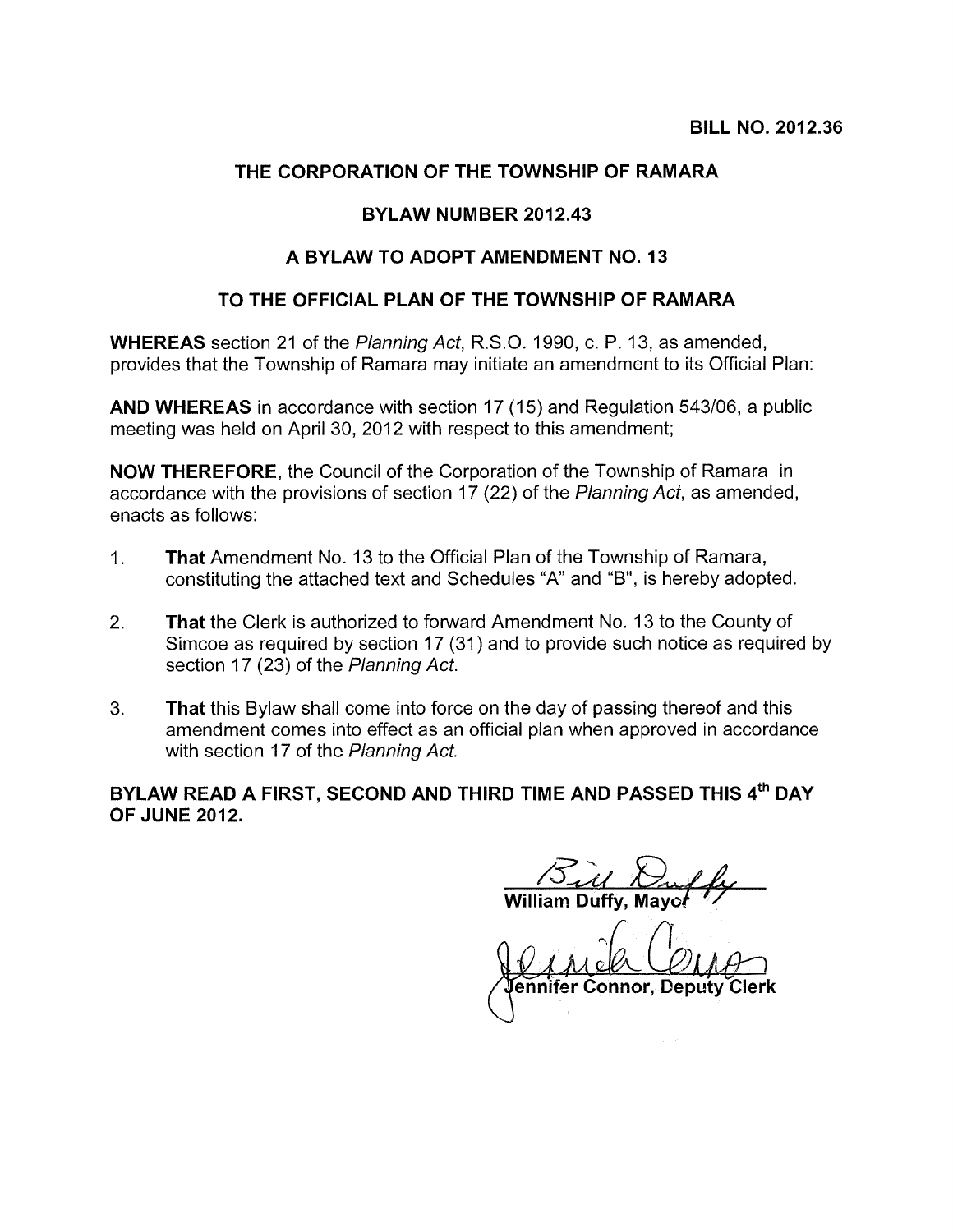# AMENDMENT NO. 13

# TO THE

# OFFICIAL PLAN OF

# THE TOWNSHIP OF RAMARA

 $\sim 10^7$ 

 $\hat{\mathcal{A}}$ 

 $\mathcal{A}(\mathcal{A})$  and  $\mathcal{A}(\mathcal{A})$  and  $\mathcal{A}(\mathcal{A})$ 

 $\sim 10^{-1}$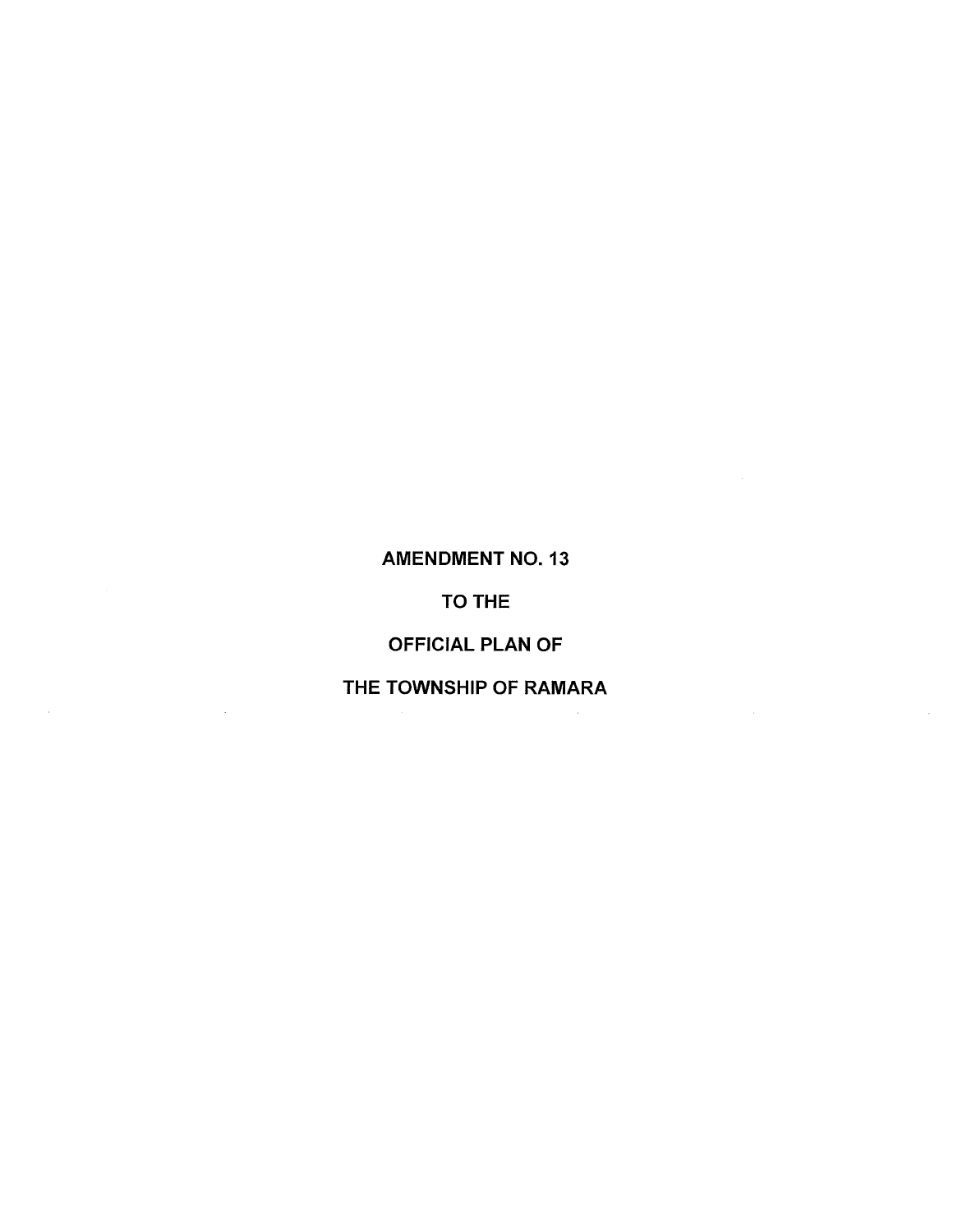### AMENDMENT NO. 13 TO THE OFFICIAL PLAN OF THE TOWNSHIP OF RAMARA

### PART A - THE PREAMBLE

#### $1<sub>1</sub>$ Purpose of the Amendment

The purpose of this Amendment is to change the land use designation shown on Schedule 'A" attached from "Destination Commercial" to "Shoreline Residential" and to designate as "Existing Built Up Area" instead of "Destination Commercial as shown on Schedule "B" attached.

#### 2. Location

This Amendment is specific to the lands located in Part of Front Range Lot 2 (Rama), known as 5593 Grays Bay Road.

#### 3. Basis of Amendment

The owner of the subject property wishes to redesignate part of ownership from existing "Designation Commercial" to "Shoreline Residential". The area subject to this Amendment is 1.52 hectares leaving 5.72 hectares for future development in the "Destination Commercial" designation. The lands are within the Rama Road Special Development Area Secondary Plan (Amendment No. 11). Both schedules to the Official Plan are amendment.

A companion amendment to Ramara Zoning Bylaw 2005.85 rezones the subject land as "Shoreline Residential".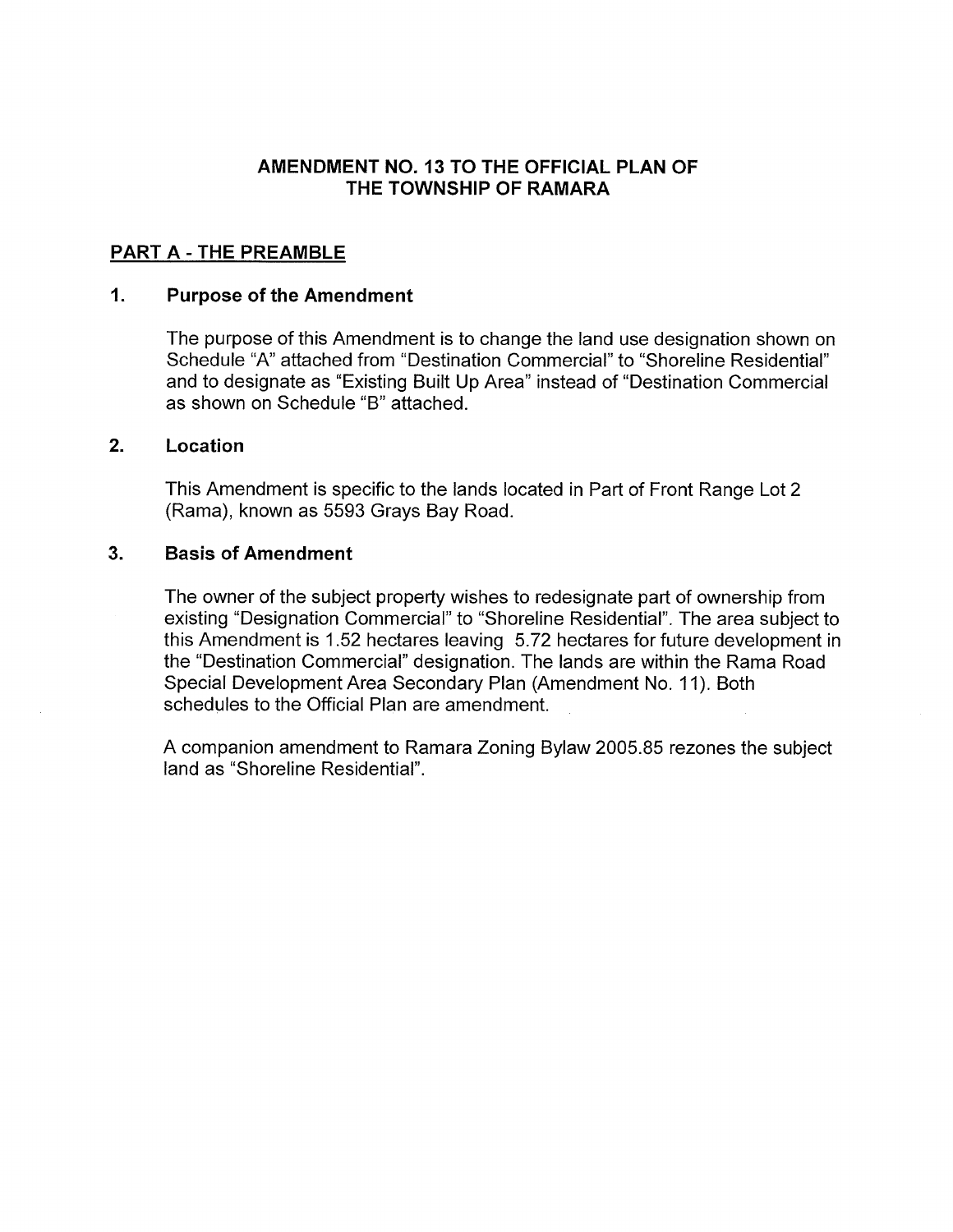# PART B - THE AMENDMENT

All of the Amendment entitled PART <sup>B</sup> -THE AMENDMENT consisting of the attached text and the schedule constitute Amendment No. 13 to the Official Plan of the Township of Ramara.

- 1. Schedule "A" entitled Land Use Plan is hereby amended by designating approximately 1.52 hectares located in Part of Front Range Lot 2 (Rama) as "Shoreline Residential" instead of "Destination Commercial", as shown on Schedule "A" attached hereto.
- 2. Schedule "A-2" entitled Rama Road Special Development Area Secondary Plan is hereby amended by designating approximately 1.52 hectares located in Part of Front Range Lot 2 (Rama) as "Existing Built Up Area" instead of "Destination Commercial", as shown on Schedule "B" attached hereto.
- 2. That Section 9.7.19 is hereby amended by adding a special policy as follows:
	- 9.7.19.4 Beacock -Grays Bay Road

The following policies shall apply to those lands designated as "Shoreline Residential" in Part of Front Range Lot 2 (Rama), as shown on Schedule "A" Land Use Plan, attached hereto as Schedule "A".

- i. Notwithstanding Section 4.3.1.6, the outward expansion of an existing designated "Shoreline Residential" area is permitted.
- ii. Notwithstanding Section 9.7.13, any new lot created shall only have vehicle access by Grays Bay Road, a private right of-way connected to an open public road.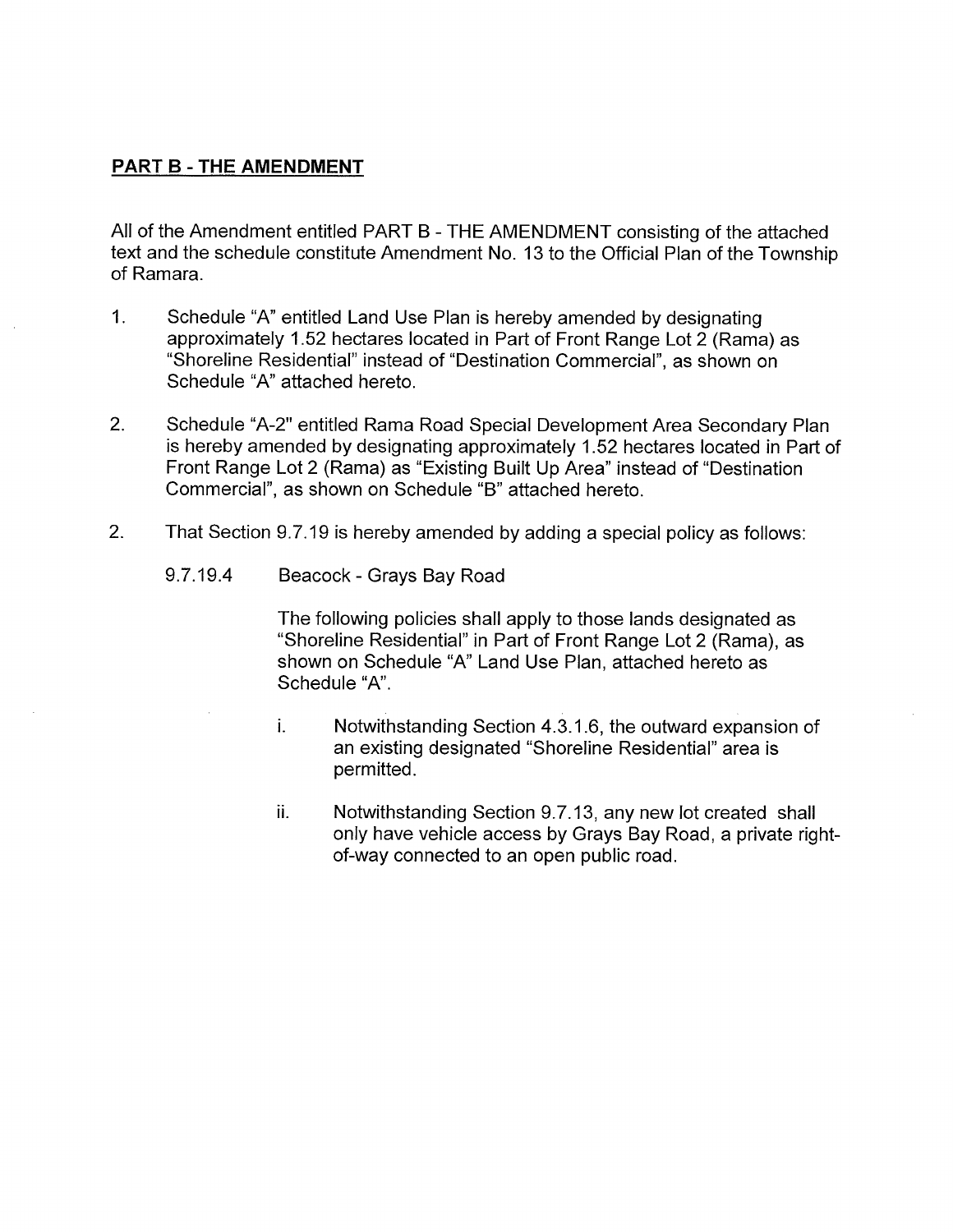- iii. A new lot may be created only by consent and shall conform with the policies of the Ramara Official Plan and the provisions of Ramara Zoning Bylaw 2005.85.
- iv. Any new lot created and development shall conform with the policies of the Growth Plan for the Greater Golden Horseshoe, as amended, regarding the Rama Road Economic Employment District.

Amendment No. 13 shall be implemented by means of a Zoning Bylaw amendment enacted pursuant to section 34 of the Planning Act. The creation of any lot will require consent of the Ramara Committee of Adjustment. A Site Plan Agreement and Site Plan Approval is required where necessary to address any technical issues for development.

The provisions of this Plan, as amended, shall apply in regard to the interpretation of this amendment.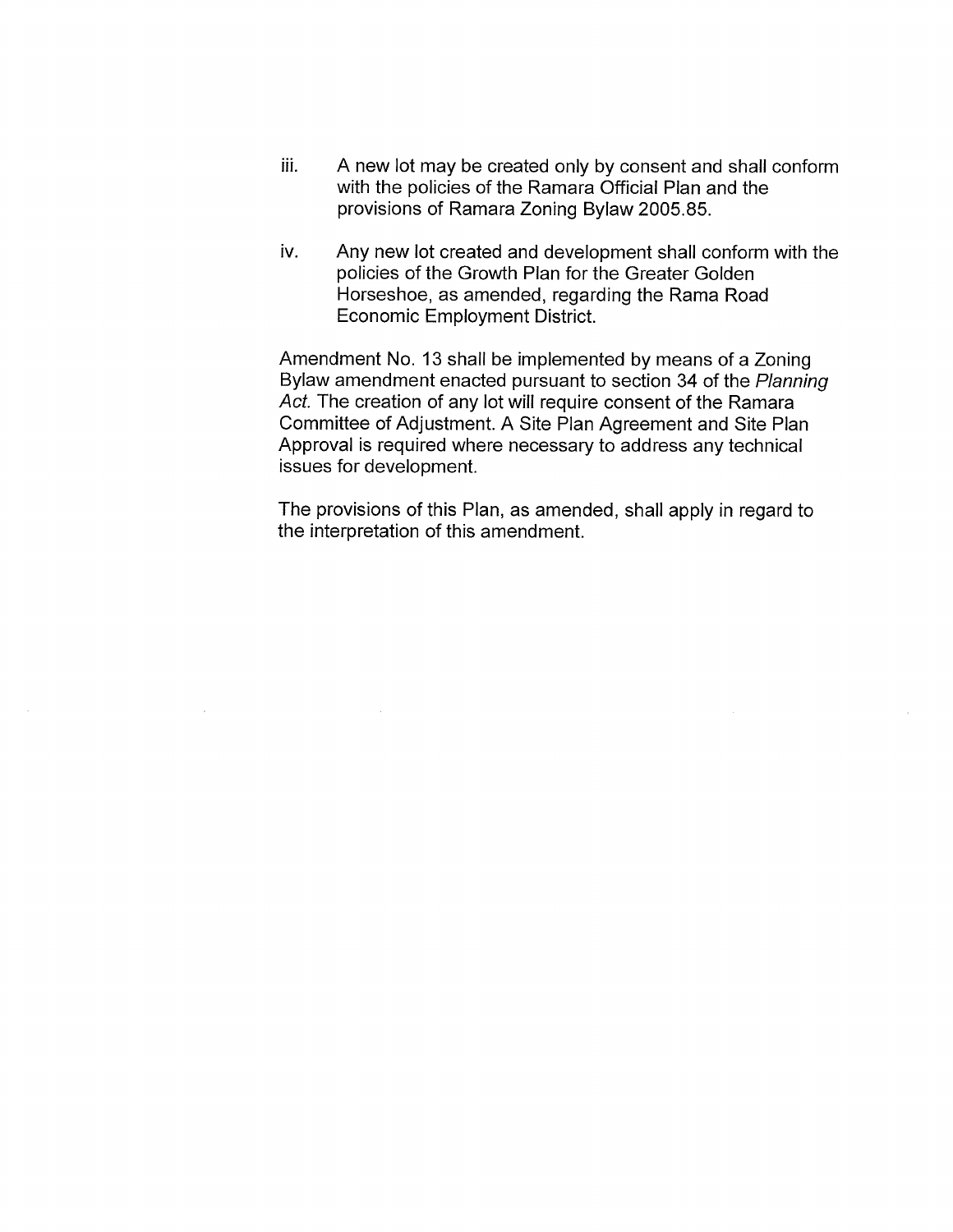# PART C - THE APPENDIX

 $\mathcal{L}(\mathcal{A})$  and  $\mathcal{L}(\mathcal{A})$ 

 $\sim 10^{-1}$ 

The following appendices do not constitute part of Amendment No. 13, but are included as information supporting the Amendment.

 $\mathcal{L}^{\text{max}}_{\text{max}}$  and  $\mathcal{L}^{\text{max}}_{\text{max}}$ 

 $\sim 10^{-10}$ 

 $\mathcal{L}_{\mathcal{L}}$ 

- 1. Minutes of the Public Meeting held on April 30, 2012.
- 2. Report of the Planning Consultant dated May 28, 2012.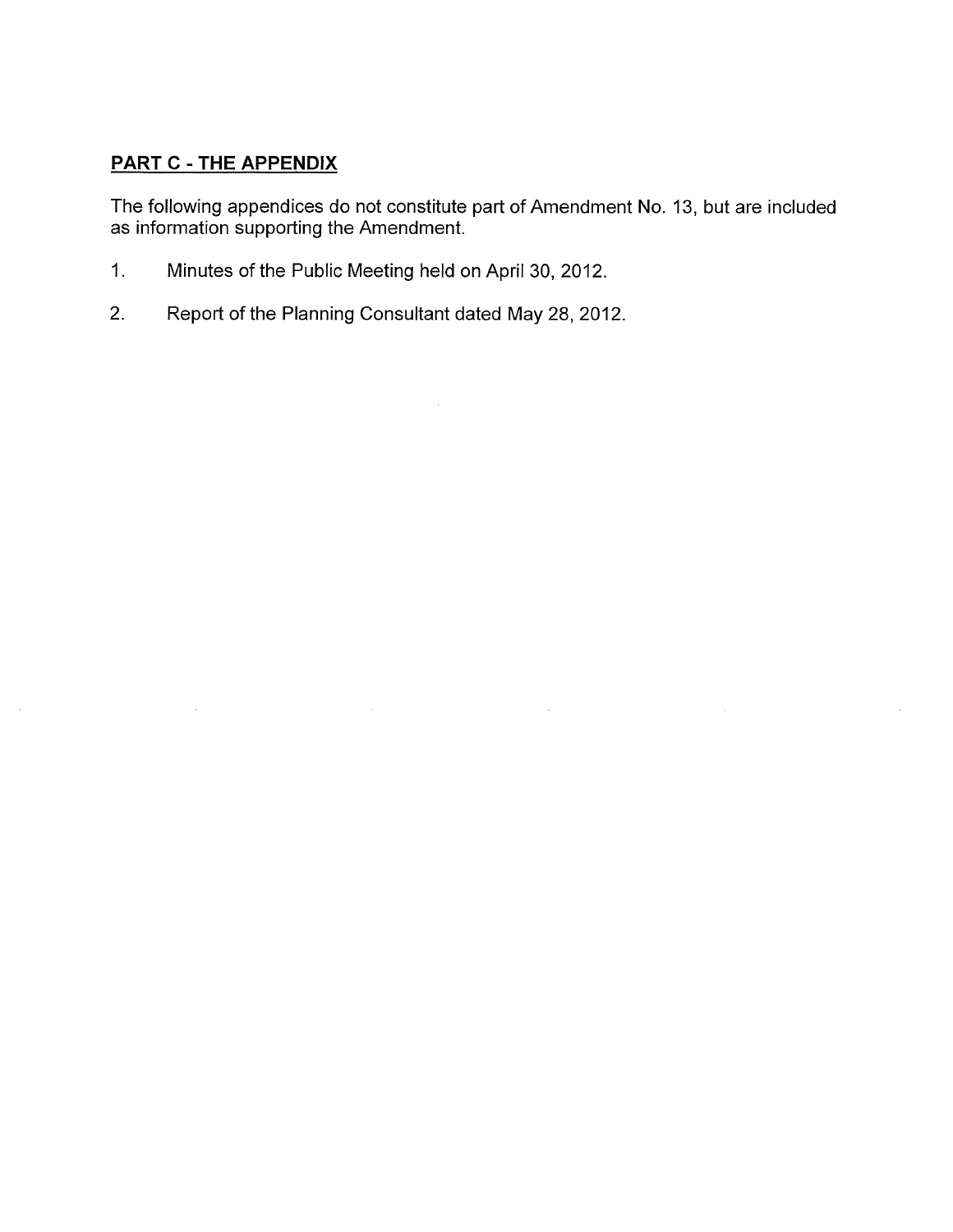SCHEDULE "A"